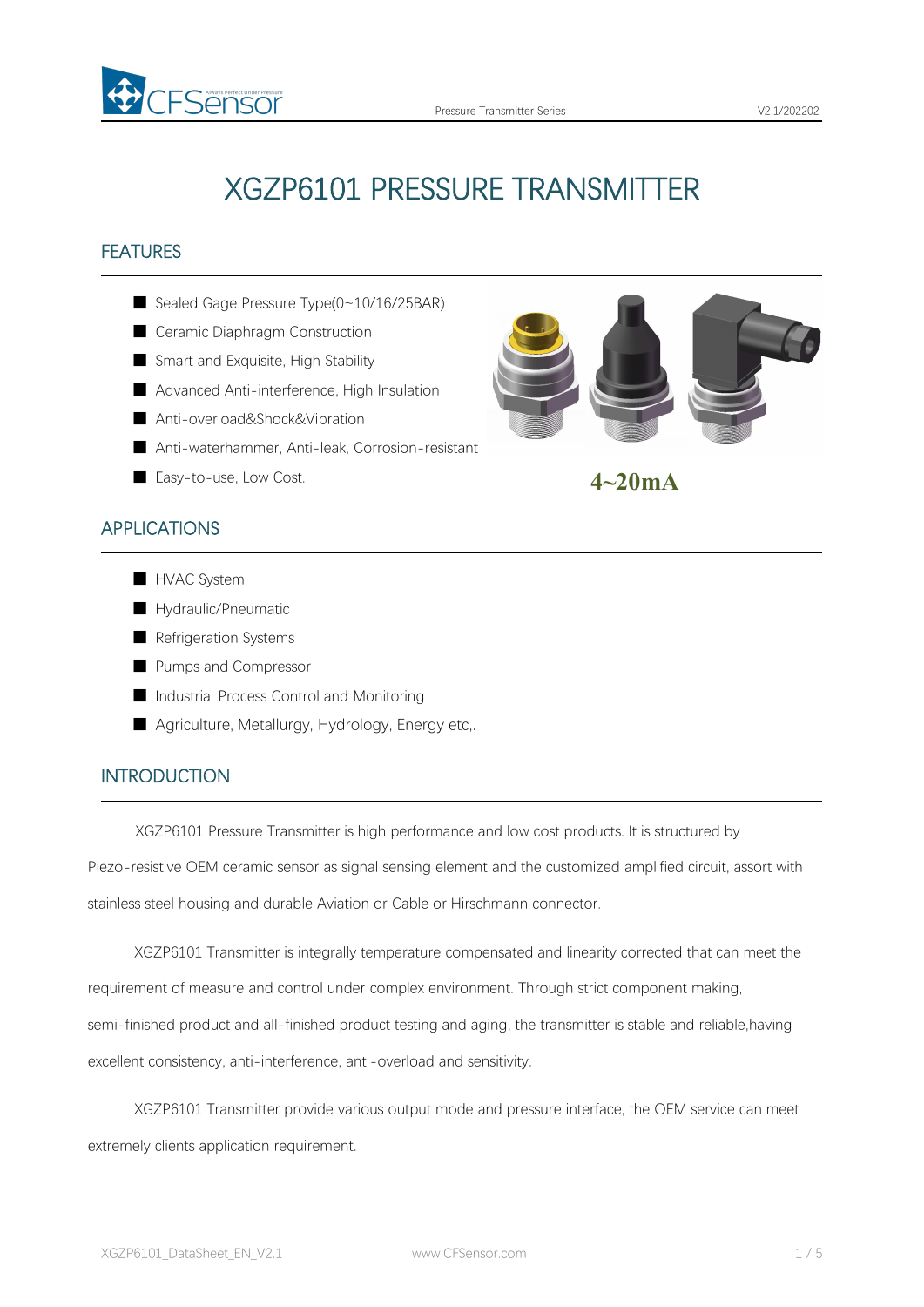

## PERFORMANCE PARAMETER

Unless otherwise specified, measurements were taken with a a temperature of 25±1℃ and humidity ranging from 25 % ~ 85%RH(supply voltage:10V ~ 28Vdc)

| <b>Item</b>                              | Data                        | <b>Unit</b>             |
|------------------------------------------|-----------------------------|-------------------------|
| Accuracy(non-lin., rep. and hys) $1$     | ±1.0                        | %Span                   |
| Long Term Stability $(1 \text{ Year})^2$ | $\pm 1$                     | %Span                   |
| Insulation Impedance (250Vdc)            | 50                          | MΩ                      |
| Over pressure <sup>3</sup>               | $2\times$                   | Rated                   |
| Burst Pressure <sup>4</sup>              | 3x                          | Rated                   |
| Pressure Circulation(Zero-Span)          |                             | Million                 |
| Compensation Temp. <sup>5</sup>          | $\sim 85/32 \sim 176$       | $\mathrm{C}/\mathrm{F}$ |
| Operating Temp.                          | $0 \sim 125/32 \sim 257$    | $\mathrm{C}/\mathrm{F}$ |
| Storage Temp.                            | $-40 \sim 125/-40 \sim 257$ | $\mathrm{C}/\mathrm{F}$ |
| Housing Material                         | 304 Stainless Steel         |                         |
| Socket Connector                         | Plastic                     |                         |
| <b>Protection Grade</b>                  | <b>IP65</b>                 |                         |

1 Accuracy: The max. deviation in output from ideal transfer function at any pressure or temperature over the specified ranges, units are in percent of full scale span (%FSS), which mainly consists of: Offset and Span Shift; Linearity(Non-linearity); Repeatability; Pressure Hsteresis ; TcOffset and TcSpan.

1.1. The accuracy in table is the typical output accuracy during specified pressure range. Contact factory for higher accuracy requirement(e.g  $\pm 0.5$ %Span) if need.

1.2 Non-linearity(Linearity): the deviation of measured output from "Best Straight Line" through three points (Offset pressure, FS pressure and ½ FS pressure)at constant temperature.

1.3 Repeatability: the deviation of measured output when the same pressure is applied continuously, with pressure approaching from the same direction within the specified operating pressure range,under the same operating conditions.

1.4 Pressure Hysteresis: the deviation of measured output at any pressure within the specified range, when this pressure is applied continuously, with pressure approaching from opposite directions within the specified operating pressure range, under the same operating conditions.

1.5 TcOffset (TCO:Temp. Coefficient of Offset): the deviation of measured output with minimum rated pressure applied, over the temperature range of 0°to 60°C, relative to 25°C.

1.6 TcSpan (TCS:Temp. Coefficient of Span): the deviation of measured output over the temperature range of 0° to 60°C, relative to 25°C.

2. Long Term Stability: the sensor's output deviation when subjected to 1000 hours pressure test.

3. Over Pressure: the maximum pressure which may be applied without causing durable shifts of the electrical parameters of the sensing element and remain the specification once pressure is returned to the operating pressure range.

4. Burst Pressure: the maximum pressure which may be applied without causing damage to the sensing die or leaks; The sensor should not be expected to recover function after exposure to any pressure beyond the burst pressure.

5. Compensated Temperature: the temperature range over which the sensor have an output proportional to pressure within the specified performance limits.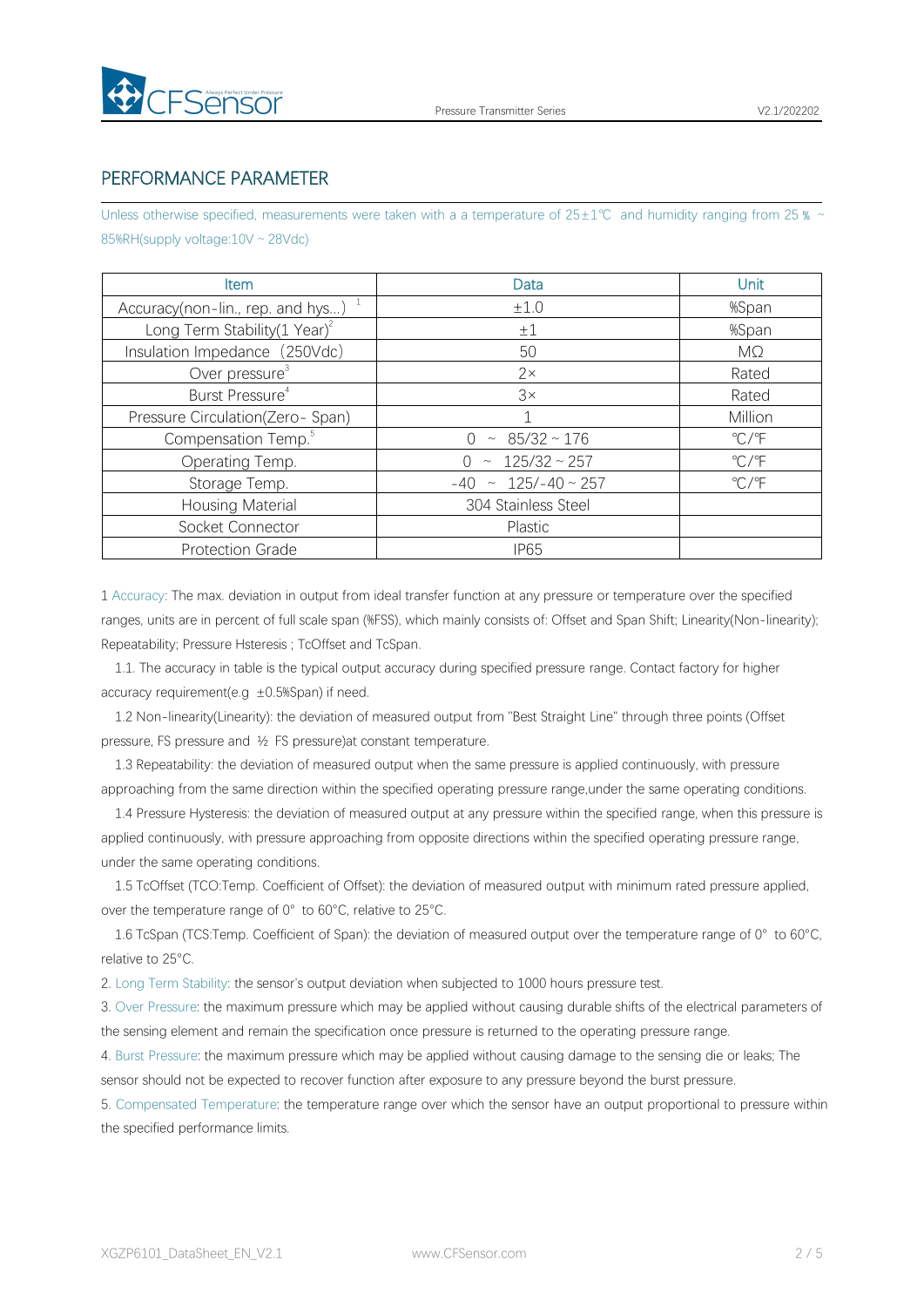

## PERFORMANCE CURVE



### DIMENSION (Unit:mm)



# ELECTRIC CONNECTION

| PIN Code | Cable             | Elec-Definition(3wire) |
|----------|-------------------|------------------------|
|          | Red Wire          | Power: $+V$            |
|          | Green Wire        | Signal:OUT             |
|          | <b>Black Wire</b> | <b>GND</b>             |



# ROUTINE PRESSURE RANGE

| Pressure Range (MPa) | Pressure Range (bar) | Pressure Range (kPa) |
|----------------------|----------------------|----------------------|
| $0 \sim 1$           | $0 \sim 10$          | $0 \sim 1000$        |
| $0 \sim 1.6$         | $0 \sim 16$          | $0 \sim 1600$        |
| $0 \sim 2.5$         | $0 \sim 25$          | $0 \sim 2500$        |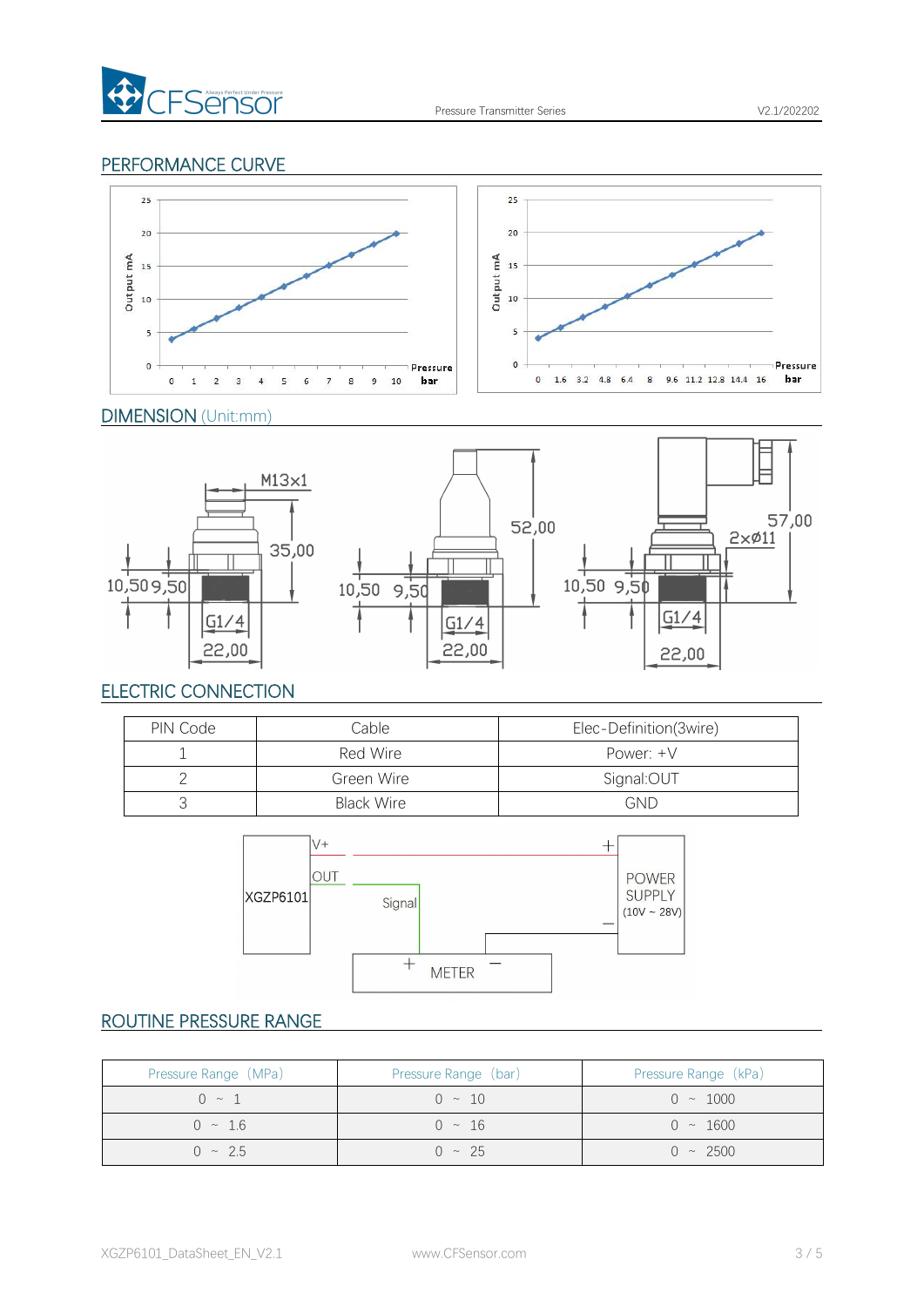

## ORDER GUIDE



Note: Custom requirement, please comment herewith Part number(e.g pressure port etc,.) or contact CFSensor